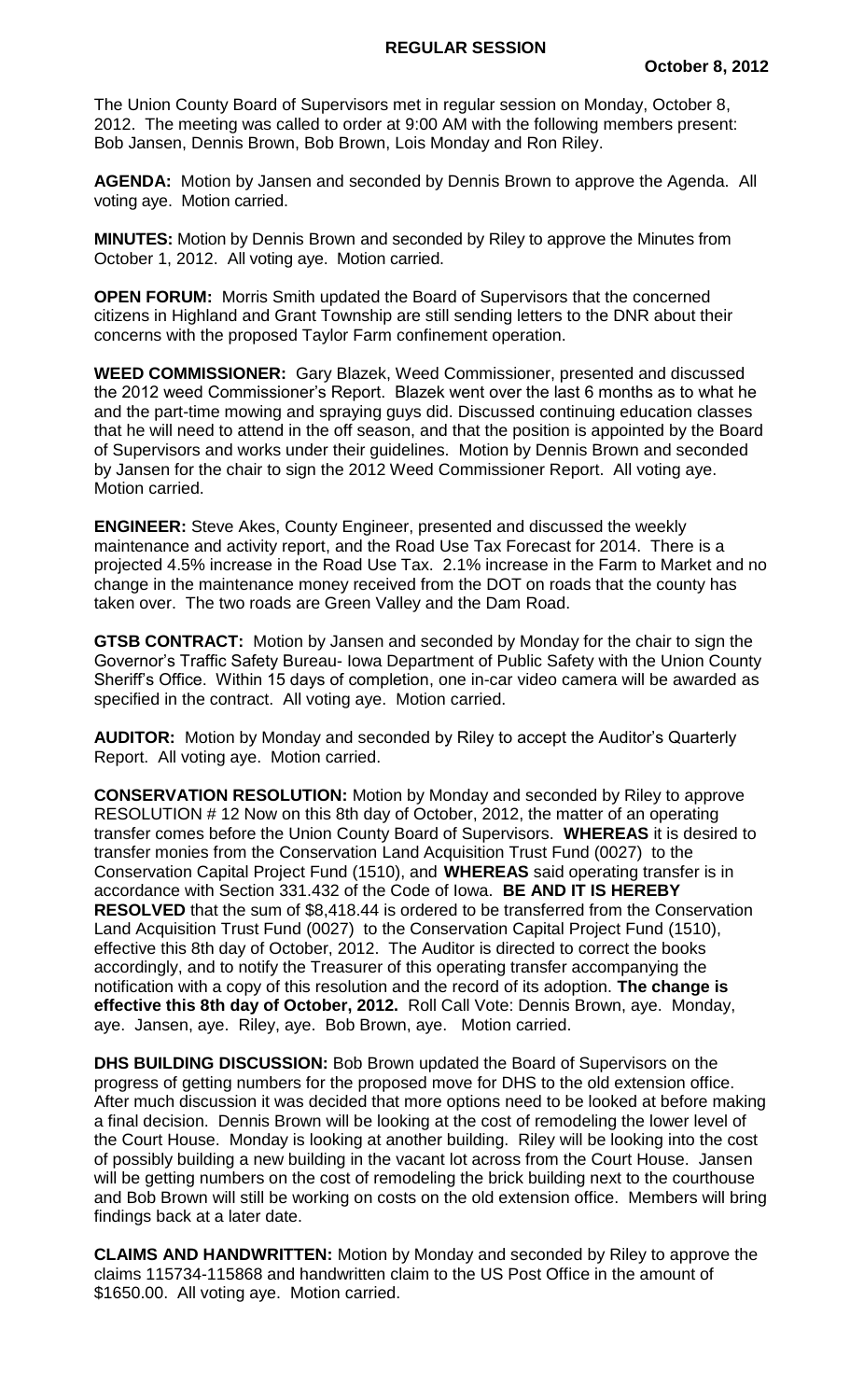| 0001 GENERAL BASIC FUND                              |                  | 0010 MH-DD SERVICES FUND               |                  |
|------------------------------------------------------|------------------|----------------------------------------|------------------|
| A-1 WINDOW SERVICE                                   | 125.00           | CLARK, ATTORNEY AT LAW                 | 232.80           |
| <b>ABEL</b>                                          | 151.52           | <b>RUSSELL</b>                         | 545.15           |
| <b>ABILDTRUP</b>                                     | 15.00            | <b>UNION COUNTY SHERIFF</b>            | 1,579.83         |
| ACCESS SYSTEMS LEASING                               | 276.38           | 0010 MH-DD SERVICES FUND TTL:          | 2,357.78         |
| <b>ADAMSON</b>                                       | 15.00            |                                        |                  |
| <b>AFTON STAR ENTERPRISE</b>                         | 577.48           | 0011 RURAL SERVICES BASIC              |                  |
| <b>ALLIANT ENERGY</b>                                | 1,757.88         | <b>GREATER REGIONAL</b>                | 2,199.00         |
| <b>ARAMARK</b>                                       | 24.34            | <b>HUSBAND</b>                         | 29.42            |
| <b>B M SALES</b>                                     | 373.50           | <b>IOWWA</b>                           | 100.00           |
| <b>BAKERINK</b>                                      | 15.00            | 0011 RURAL SERVICES BASIC TTL:         | 2,328.42         |
| <b>BARKER IMPLEMENT</b>                              | 81.55            |                                        |                  |
|                                                      |                  |                                        |                  |
| <b>BODEN</b>                                         | 4.44             | 0020 SECONDARY ROAD FUND               |                  |
| <b>C&amp;C CUSTOM CYCLE</b>                          | 96.97            | <b>ALLIANT ENERGY</b>                  | 580.73           |
| CALVARY CATHOLIC CEMETERY                            | 40.00            | <b>ARAMARK</b>                         | 363.25           |
| CARLISLE AUTOMOTIVE REPAIR                           | 24.00            | <b>BLACKTOP SERVICE COMPANY INC</b>    | 4,875.00         |
| <b>CARLSON</b>                                       | 15.00            | <b>COPY SYSTEMS INC</b>                | 119.50           |
| <b>CARPENTER UNIFORM CO</b>                          | 351.28           | <b>CUNNINGHAM-REIS COMPANY</b>         | 101,375.92       |
| <b>CENTURY LINK</b>                                  | 4.30             | <b>FRANKS SERVICE</b>                  | 1,403.30         |
| <b>CITY OF CRESTON</b>                               | 6,908.28         | <b>GREATER REGIONAL MEDICAL CE</b>     | 30.00            |
| <b>CRESTON FARM &amp; HOME SUPP</b>                  | 1.44             | <b>GREEN VALLEY PEST CONTROL</b>       | 108.00           |
| <b>CRESTON PUBLISHING CO</b>                         |                  |                                        |                  |
|                                                      | 206.17           | <b>HALLETT MATERIALS</b>               | 1,748.59         |
| CROMWELL CEMETERY ASSOC                              | 90.00            | IA DEPT TRANSPORTATION                 | 1,502.44         |
| <b>CULLIGAN</b>                                      | 38.75            | MID COUNTRY MACHINERY, INC             | 7,000.00         |
| DAVID DOWNEY CONSTRUC                                | 1,540.00         | <b>MIDWEST SERVICE &amp; SALES</b>     | 3,050.00         |
| DIGITAL BUSINESS SOLUTIONS                           | 2,995.00         | MIDWEST WHEEL COMPANIES                | 203.94           |
| <b>EVERGREEN CEMETERY</b>                            | 205.00           | <b>NAPA</b>                            | 2,430.88         |
| FARMERS COOPERATIVE COMP                             | 91.90            | PERU QUARRY INC                        | 1,526.68         |
| <b>FARMERS ELECTRIC COOP</b>                         | 3,081.52         | <b>U S CELLULAR</b>                    | 58.12            |
| <b>GE CONSUMER FINANCE</b>                           | 63.69            | ZEE MEDICAL INC                        | 81.35            |
|                                                      |                  |                                        |                  |
| <b>GLEN'S REFRIGERATION</b>                          | 99.91            | ZEE MEDICAL INC                        | 66.40            |
| <b>GREEN VALLEY PEST CONTROL</b>                     | 43.00            | 0020 SECONDARY ROAD FUND TTL:          | 126,524.10       |
| <b>GREENLAWN CEMETERY</b>                            | 263.00           |                                        |                  |
| <b>GROVE CHAPEL CEMETERY</b>                         | 90.00            | <b>1510 CAPITAL PROJECTS FUND</b>      |                  |
| <b>HARMONY CEMETERY</b>                              | 100.00           | SCHILDBERG CONSTRUCTION INC            | 8,418.44         |
| <b>HEARTLAND TIRE &amp; AUTO</b>                     | 32.95            | <b>1510 CAPITAL PROJECTS FUND TTL:</b> | 8,418.44         |
| <b>HOAKISON</b>                                      | 15.00            |                                        |                  |
| <b>HUSBAND</b>                                       | 19.43            | <b>4003 EMPOWERMENT</b>                |                  |
|                                                      |                  |                                        |                  |
|                                                      |                  |                                        |                  |
| IA LAW ENFORCEMENT ACAD                              | 430.00           | <b>CREATIVE BEGINNINGS PRESCH</b>      | 350.00           |
| <b>IOWA PRISON INDUSTRIES</b>                        | 165.77           | DISCOVERY KIDS PRESCHOOL               | 410.00           |
| KSIB                                                 | 100.00           | <b>DOWNING</b>                         | 957.13           |
| <b>KLINE</b>                                         | 15.00            | <b>SICKELS</b>                         | 433.33           |
| <b>KLINGENSMITH</b>                                  | 15.00            | SOUTHERN IOWA TROLLEY                  | 495.00           |
| LES NELSON INVESTMENTS                               | 582.00           | SOUTHWESTERN COMMUNITY COLL            | 14,085.00        |
| <b>LOOMIS</b>                                        | 15.00            | <b>TRINITY PRESCHOOL</b>               | 463.00           |
| <b>MAIL SERVICES LLC</b>                             | 407.87           | <b>4003 EMPOWERMENT TOTAL:</b>         | 17,193.46        |
| <b>MASTER CARD/ISSB</b>                              | 69.72            |                                        |                  |
|                                                      |                  |                                        |                  |
| <b>MC GINNIS</b>                                     | 15.00            | <b>4004 LAW ENFORCEMENT CENTER</b>     |                  |
| <b>MEDICAP PHARMACY</b>                              | 190.55           | A-1 WINDOW SERVICE                     | 18.00            |
| <b>MILLER</b>                                        | 15.00            | AKIN BUILDING CENTER                   | 39.02            |
| <b>MITCHELL</b>                                      | 15.00            | <b>ALLIANT ENERGY</b>                  | 3,152.48         |
| MORGAN CEMETERY ASSOC                                | 140.00           | <b>ARAMARK</b>                         | 31.16            |
| OCONOMOWOC DEVELOPMENT                               | 60.00            | <b>B M SALES</b>                       | 146.50           |
| <b>O'DANIELS</b>                                     | 16.65            | <b>COUNSEL OFFICE &amp; DOCUMENT</b>   | 108.18           |
| OFFICE MACHINES COMPANY                              | 54.37            | <b>EMC</b>                             | 5.08             |
| PEARSON FAMILY FUNERAL                               | 190.00           | <b>FIENHAGE</b>                        | 72.15            |
| PITNEY BOWES INC                                     | 107.70           | FIRST COMMUNICATIONS LLC               | 47.46            |
| POKORNY BP & AUTOMOTIVE                              | 229.99           | <b>GREEN VALLEY PEST CONTROL</b>       | 35.00            |
|                                                      |                  |                                        |                  |
| PRAIRIE LAWN CEMETERY                                | 15.00            | <b>MAITLEN</b>                         | 57.37            |
| RINGGOLD CO SHERIFF'S OFF                            | 33.32            | MASTERCARD/ISSB IA ST SAV BK           | 158.35           |
| <b>RUSSELL</b>                                       | 62.35            | MASTERCARD/ISSB IA ST SAV BK           | 41.29            |
| <b>SCADDEN</b>                                       | 177.60           | <b>MEYER LABORATORY INC</b>            | 185.00           |
| SOUTHERN IA RURAL WATER                              | 33.00            | NEWTON OVERHEAD DOORS                  | 191.10           |
| SPECTRA ASSOCIATES INC                               | 54.95            | OFFICE DEPOT-CATALOG ORDERS            | 139.84           |
| <b>ST EDWARD'S CEMETERY</b>                          | 100.00           | PER MAR SECURITY SERVICES              | 505.00           |
| STALKER CHEVROLET                                    | 66.71            | UNION COUNTY AUDITOR                   | 76.00            |
| <b>SUPREME CLEANERS</b>                              | 93.50            | <b>WINDSTREAM</b>                      | 694.27           |
| <b>TANNER</b>                                        | 15.00            | <b>4004 LAW ENFORCEMNT CNTR TTL:</b>   | 5,703.25         |
| <b>THATCHER</b>                                      | 333.00           |                                        |                  |
| <b>TREASURER STATE OF IOWA</b>                       |                  |                                        |                  |
| U S CELLULAR                                         |                  | 1,515.00 4100 COUNTY ASSESSMENT EXP    |                  |
|                                                      |                  | 145.70 ACCESS SYSTEMS                  | 550.00           |
| UNION COUNTY ENGINEER                                |                  | 941.54 HANER                           | 141.54           |
| <b>UNION COUNTY SHERIFF</b><br><b>US POST OFFICE</b> | 141.30<br>144.00 | <b>SMITH</b><br><b>WINDSTREAM</b>      | 122.11<br>113.00 |